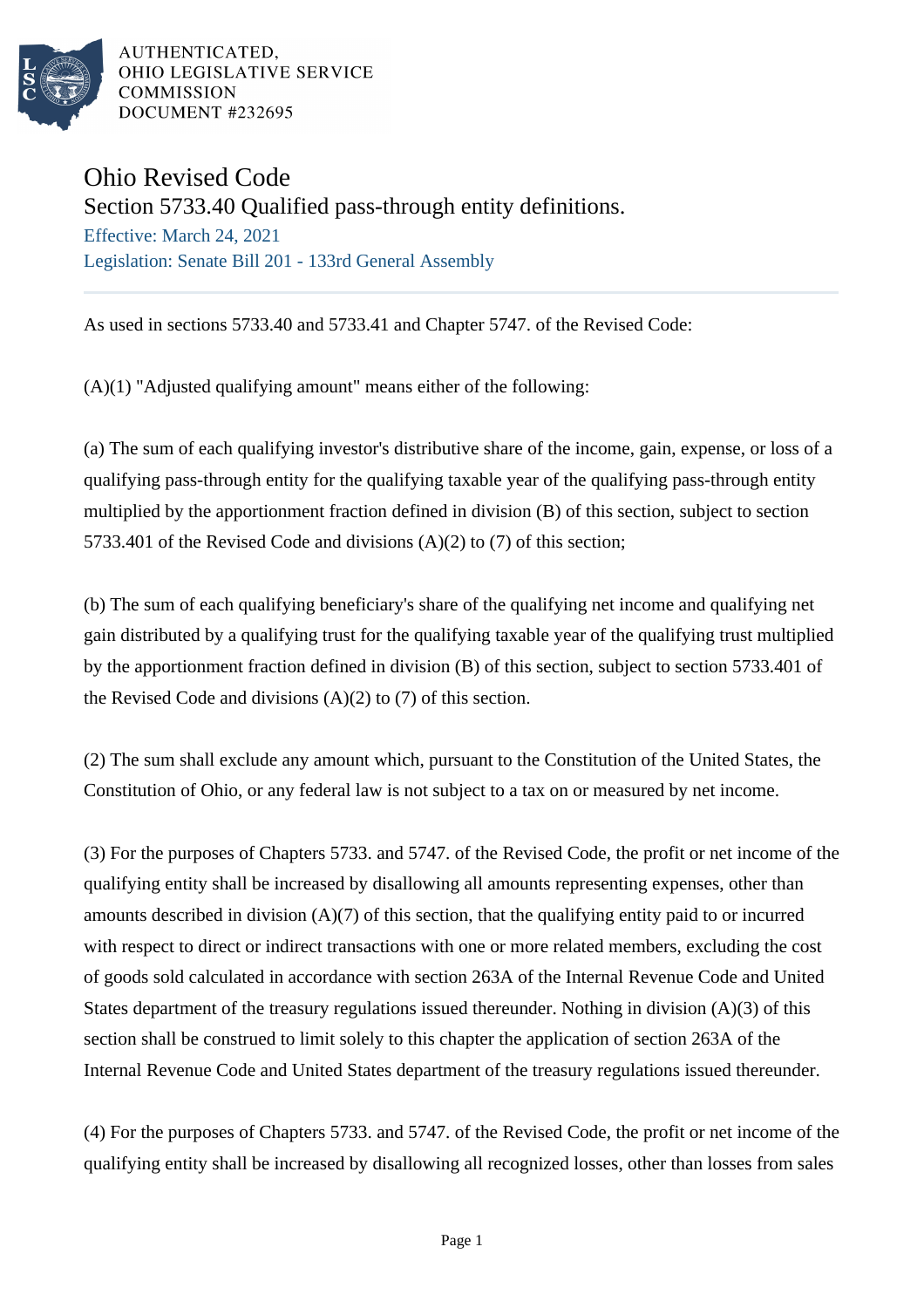

of inventory the cost of which is calculated in accordance with section 263A of the Internal Revenue Code and United States department of the treasury regulations issued thereunder, with respect to all direct or indirect transactions with one or more related members. For the purposes of Chapters 5733. and 5747. of the Revised Code, losses from the sales of such inventory shall be allowed only to the extent calculated in accordance with section 482 of the Internal Revenue Code and United States department of the treasury regulations issued thereunder. Nothing in division (A)(4) of this section shall be construed to limit solely to this section the application of section 263A and section 482 of the Internal Revenue Code and United States department of the treasury regulations issued thereunder.

(5) The sum shall be increased or decreased by an amount equal to the qualifying investor's or qualifying beneficiary's distributive or proportionate share of the amount that the qualifying entity would be required to add or deduct under divisions (A)(17) and (18) of section 5747.01 of the Revised Code if the qualifying entity were a taxpayer for the purposes of Chapter 5747. of the Revised Code.

(6) The sum shall be computed without regard to section 5733.051 or division (D) of section 5733.052 of the Revised Code.

(7) For the purposes of Chapters 5733. and 5747. of the Revised Code, guaranteed payments or compensation paid to investors by a qualifying entity that is not subject to the tax imposed by section 5733.06 of the Revised Code shall be considered a distributive share of income of the qualifying entity. Division (A)(7) of this section applies only to such payments or such compensation paid to an investor who at any time during the qualifying entity's taxable year holds at least a twenty per cent direct or indirect interest in the profits or capital of the qualifying entity. For the purposes of this division, guaranteed payments and compensation shall be considered to be paid to an investor by a qualifying entity if the qualifying entity in which the investor holds at least a twenty per cent direct or indirect interest is a client employer of a professional employer organization or alternate employer organization, as those terms are defined in section 4125.01 or 4133.01 of the Revised Code, as applicable, and the guaranteed payments or compensation are paid to the investor by that professional employer organization or alternate employer organization.

(B) "Apportionment fraction" means: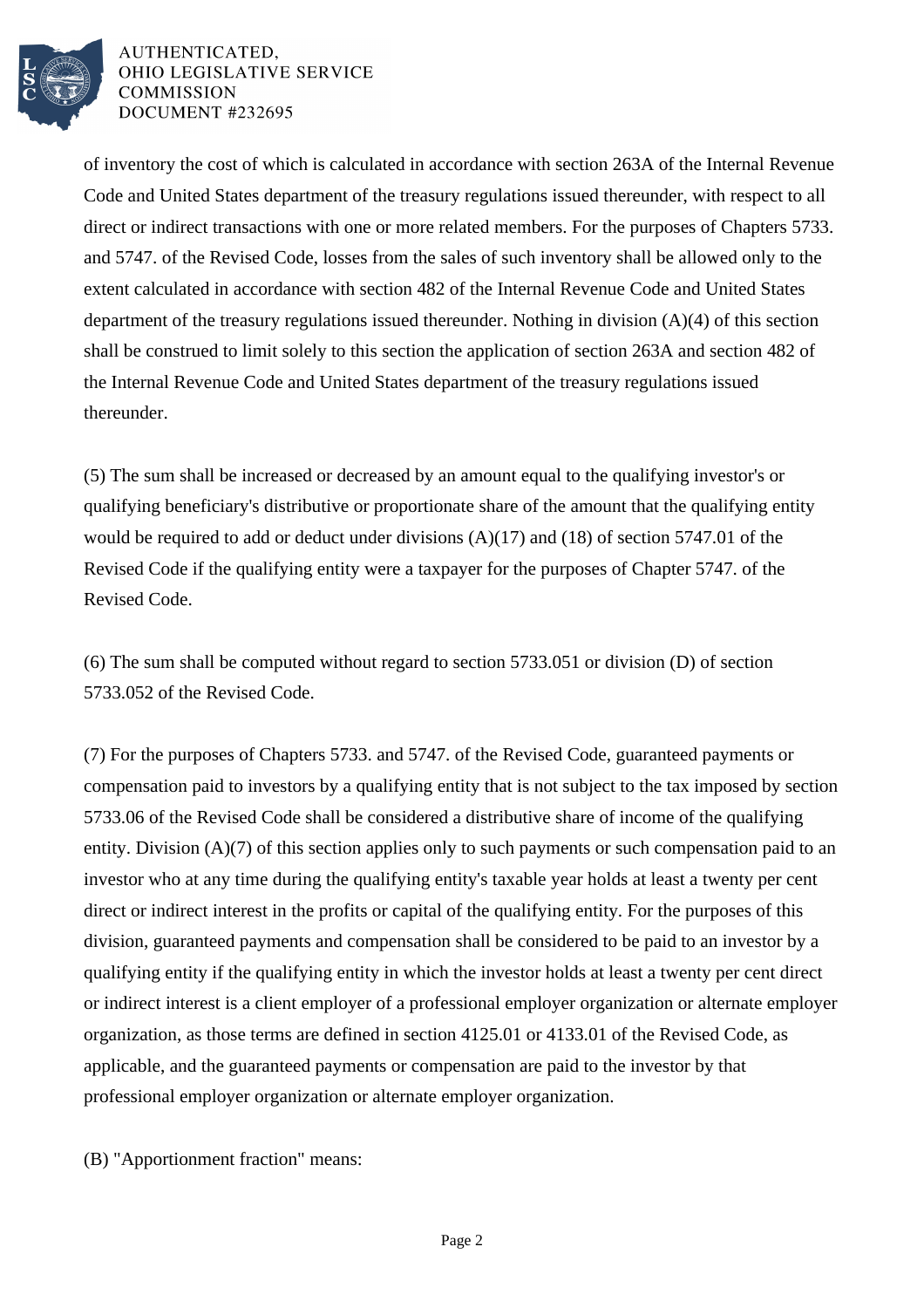

(1) With respect to a qualifying pass-through entity other than a financial institution, the fraction calculated pursuant to division (B)(2) of section 5733.05 of the Revised Code as if the qualifying pass-through entity were a corporation subject to the tax imposed by section 5733.06 of the Revised Code;

(2) With respect to a qualifying pass-through entity that is a financial institution, the fraction calculated pursuant to division (C) of section 5733.056 of the Revised Code as if the qualifying passthrough entity were a financial institution subject to the tax imposed by section 5733.06 of the Revised Code;

(3) With respect to a qualifying trust, the fraction calculated pursuant to division (B)(2) of section 5733.05 of the Revised Code as if the qualifying trust were a corporation subject to the tax imposed by section 5733.06 of the Revised Code, except that the property, payroll, and sales fractions shall be calculated by including in the numerator and denominator of the fractions only the property, payroll, and sales, respectively, directly related to the production of income or gain from acquisition, ownership, use, maintenance, management, or disposition of tangible personal property located in this state at any time during the qualifying trust's qualifying taxable year or of real property located in this state.

(C) "Qualifying beneficiary" means any individual that, during the qualifying taxable year of a qualifying trust, is a beneficiary of that trust, but does not include an individual who is a resident taxpayer for the purposes of Chapter 5747. of the Revised Code for the entire qualifying taxable year of the qualifying trust.

(D) "Fiscal year" means an accounting period ending on any day other than the thirty-first day of December.

(E) "Individual" means a natural person.

- (F) "Month" means a calendar month.
- (G) "Distributive share" includes the sum of the income, gain, expense, or loss of a disregarded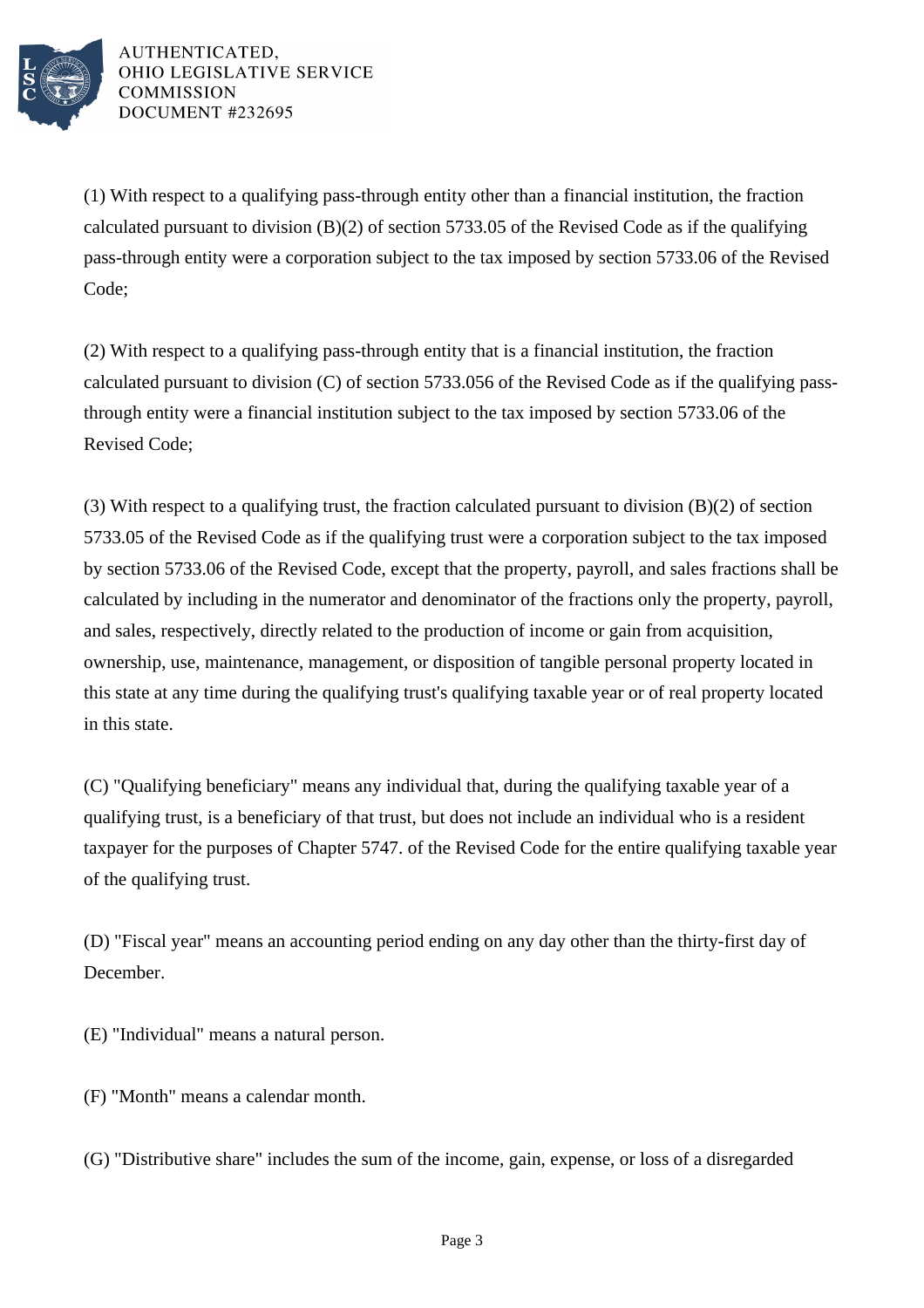

entity or qualified subchapter S subsidiary.

(H) "Investor" means any person that, during any portion of a taxable year of a qualifying passthrough entity, is a partner, member, shareholder, or investor in that qualifying pass-through entity.

(I) Except as otherwise provided in section 5733.402 or 5747.401 of the Revised Code, "qualifying investor" means any investor except those described in divisions (I)(1) to (9) of this section.

(1) An investor satisfying one of the descriptions under section 501(a) or (c) of the Internal Revenue Code, a partnership with equity securities registered with the United States securities and exchange commission under section 12 of the "Securities Exchange Act of 1934," as amended, or an investor described in division (F) of section 3334.01, or division (A) or (C) of section 5733.09 of the Revised Code for the entire qualifying taxable year of the qualifying pass-through entity.

(2) An investor who is either an individual or an estate and is a resident taxpayer for the purposes of section 5747.01 of the Revised Code for the entire qualifying taxable year of the qualifying passthrough entity.

(3) An investor who is an individual for whom the qualifying pass-through entity makes a good faith and reasonable effort to comply fully and timely with the filing and payment requirements set forth in division (D) of section 5747.08 of the Revised Code and section 5747.09 of the Revised Code with respect to the individual's adjusted qualifying amount for the entire qualifying taxable year of the qualifying pass-through entity.

(4) An investor that is another qualifying pass-through entity having only investors described in division  $(I)(1)$ ,  $(2)$ ,  $(3)$ , or  $(6)$  of this section during the three-year period beginning twelve months prior to the first day of the qualifying taxable year of the qualifying pass-through entity.

(5) An investor that is another pass-through entity having no investors other than individuals and estates during the qualifying taxable year of the qualifying pass-through entity in which it is an investor, and that makes a good faith and reasonable effort to comply fully and timely with the filing and payment requirements set forth in division (D) of section 5747.08 of the Revised Code and section 5747.09 of the Revised Code with respect to investors that are not resident taxpayers of this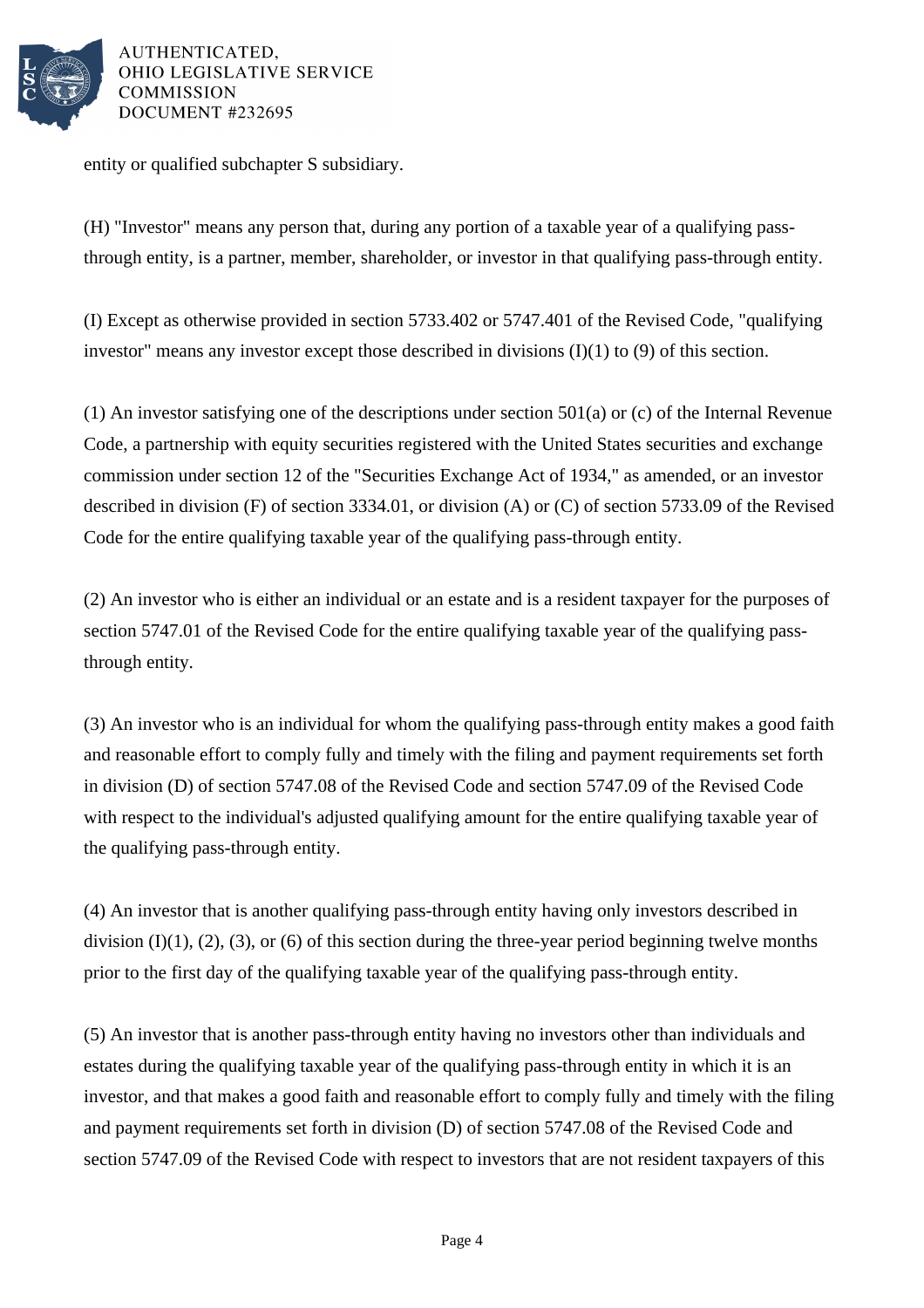

state for the purposes of Chapter 5747. of the Revised Code for the entire qualifying taxable year of the qualifying pass-through entity in which it is an investor.

(6) An investor that is treated as a C corporation for federal income tax purposes for the entire qualifying taxable year of the qualifying pass-through entity in which it is an investor.

(7) An investor other than an individual that satisfies all the following:

(a) The investor submits a written statement to the qualifying pass-through entity stating that the investor irrevocably agrees that the investor has nexus with this state under the Constitution of the United States and is subject to and liable for the tax calculated under division (A) or (B) of section 5733.06 of the Revised Code with respect to the investor's adjusted qualifying amount for the entire qualifying taxable year of the qualifying pass-through entity. The statement is subject to the penalties of perjury, shall be retained by the qualifying pass-through entity for no fewer than seven years, and shall be delivered to the tax commissioner upon request.

(b) The investor makes a good faith and reasonable effort to comply timely and fully with all the reporting and payment requirements set forth in Chapter 5733. of the Revised Code with respect to the investor's adjusted qualifying amount for the entire qualifying taxable year of the qualifying passthrough entity.

(c) Neither the investor nor the qualifying pass-through entity in which it is an investor, before, during, or after the qualifying pass-through entity's qualifying taxable year, carries out any transaction or transactions with one or more related members of the investor or the qualifying passthrough entity resulting in a reduction or deferral of tax imposed by Chapter 5733. of the Revised Code with respect to all or any portion of the investor's adjusted qualifying amount for the qualifying pass-through entity's taxable year, or that constitute a sham, lack economic reality, or are part of a series of transactions the form of which constitutes a step transaction or transactions or does not reflect the substance of those transactions.

(8) Any other investor that the tax commissioner may designate by rule. The tax commissioner may adopt rules including a rule defining "qualifying investor" or "qualifying beneficiary" and governing the imposition of the withholding tax imposed by section 5747.41 of the Revised Code with respect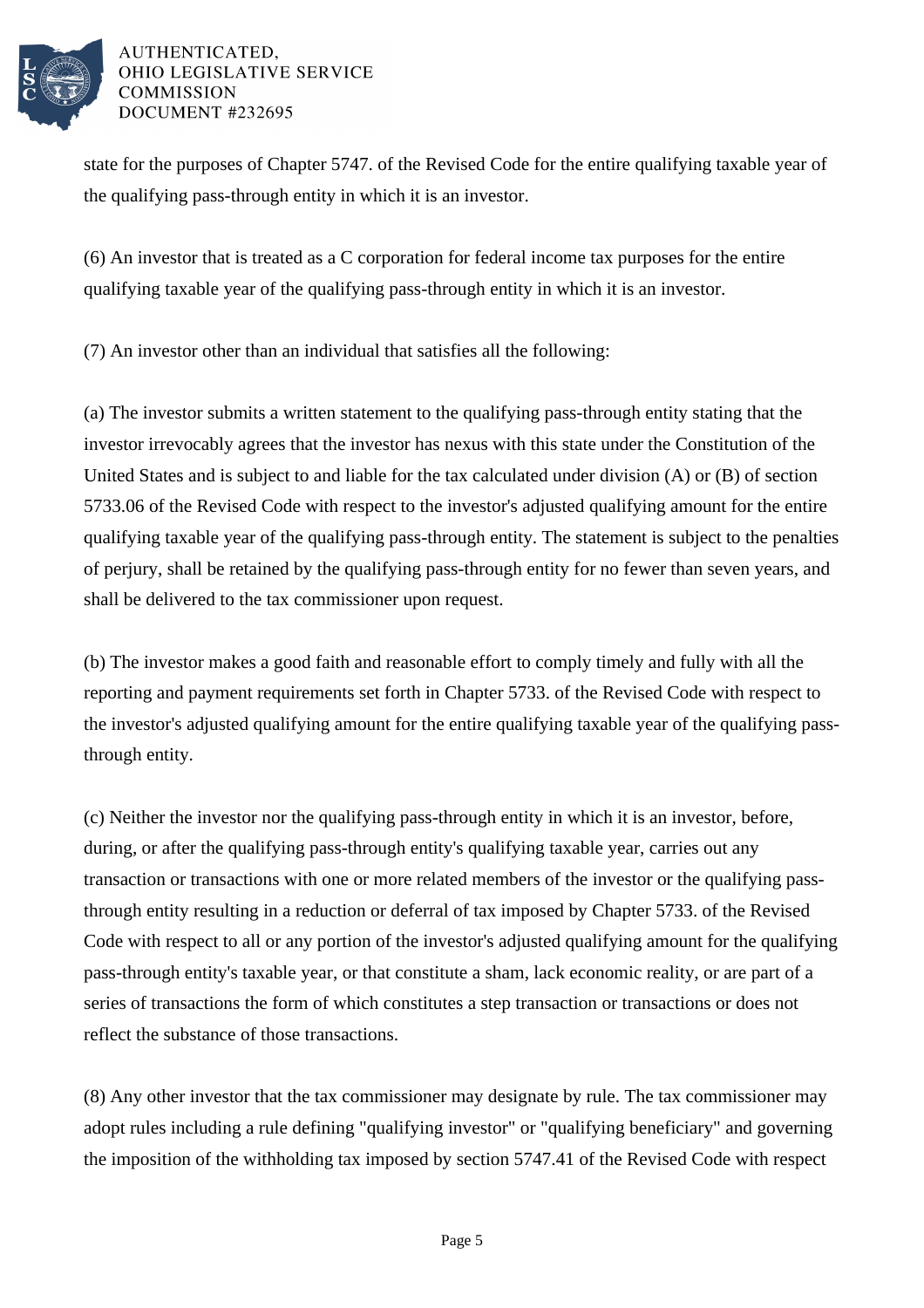

to an individual who is a resident taxpayer for the purposes of Chapter 5747. of the Revised Code for only a portion of the qualifying taxable year of the qualifying entity.

(9) An investor that is a trust or fund the beneficiaries of which, during the qualifying taxable year of the qualifying pass-through entity, are limited to the following:

(a) A person that is or may be the beneficiary of a trust subject to Subchapter D of Chapter 1 of Subtitle A of the Internal Revenue Code.

(b) A person that is or may be the beneficiary of or the recipient of payments from a trust or fund that is a nuclear decommissioning reserve fund, a designated settlement fund, or any other trust or fund established to resolve and satisfy claims that may otherwise be asserted by the beneficiary or a member of the beneficiary's family. Sections 267(c)(4), 468A(e), and 468B(d)(2) of the Internal Revenue Code apply to the determination of whether such a person satisfies division (I)(9) of this section.

(c) A person who is or may be the beneficiary of a trust that, under its governing instrument, is not required to distribute all of its income currently. Division  $(I)(9)(c)$  of this section applies only if the trust, prior to the due date for filing the qualifying pass-through entity's return for taxes imposed by section 5733.41 and sections 5747.41 to 5747.453 of the Revised Code, irrevocably agrees in writing that for the taxable year during or for which the trust distributes any of its income to any of its beneficiaries, the trust is a qualifying trust and will pay the estimated tax, and will withhold and pay the withheld tax, as required under sections 5747.40 to 5747.453 of the Revised Code.

For the purposes of division (I)(9) of this section, a trust or fund shall be considered to have a beneficiary other than persons described under divisions  $(I)(9)(a)$  to (c) of this section if a beneficiary would not qualify under those divisions under the doctrines of "economic reality," "sham transaction," "step doctrine," or "substance over form." A trust or fund described in division (I)(9) of this section bears the burden of establishing by a preponderance of the evidence that any transaction giving rise to the tax benefits provided under division (I)(9) of this section does not have as a principal purpose a claim of those tax benefits. Nothing in this section shall be construed to limit solely to this section the application of the doctrines referred to in this paragraph.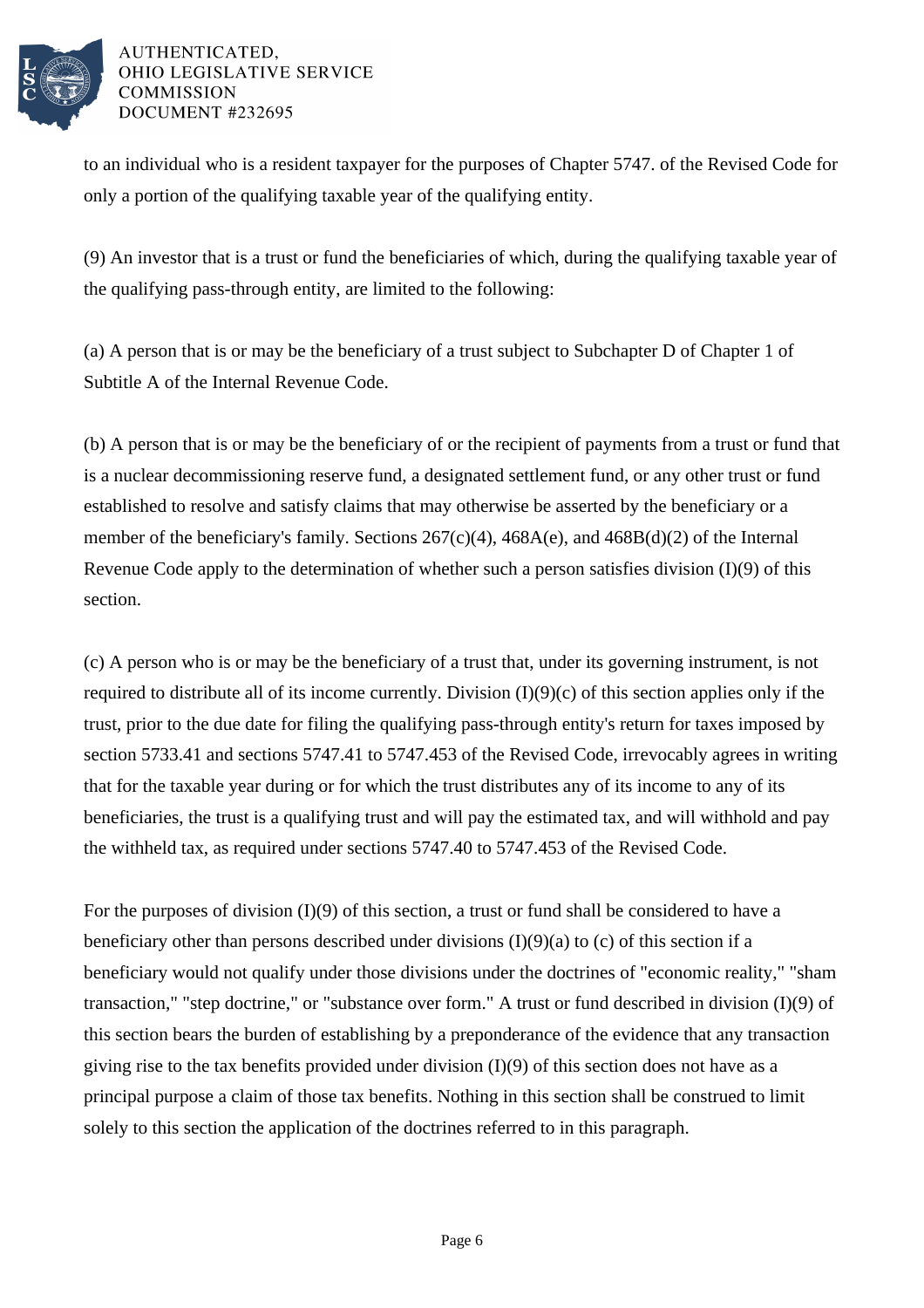

(J) "Qualifying net gain" means any recognized net gain with respect to the acquisition, ownership, use, maintenance, management, or disposition of tangible personal property located in this state at any time during a trust's qualifying taxable year or real property located in this state.

(K) "Qualifying net income" means any recognized income, net of related deductible expenses, other than distributions deductions with respect to the acquisition, ownership, use, maintenance, management, or disposition of tangible personal property located in this state at any time during the trust's qualifying taxable year or real property located in this state.

(L) "Qualifying entity" means a qualifying pass-through entity or a qualifying trust.

(M) "Qualifying trust" means a trust subject to subchapter J of the Internal Revenue Code that, during any portion of the trust's qualifying taxable year, has income or gain from the acquisition, management, ownership, use, or disposition of tangible personal property located in this state at any time during the trust's qualifying taxable year or real property located in this state. "Qualifying trust" does not include a person described in section 501(c) of the Internal Revenue Code or a person described in division (C) of section 5733.09 of the Revised Code.

(N) "Qualifying pass-through entity" means a pass-through entity as defined in section 5733.04 of the Revised Code, excluding: a person described in section 501(c) of the Internal Revenue Code; a partnership with equity securities registered with the United States securities and exchange commission under section 12 of the Securities Exchange Act of 1934, as amended; or a person described in division (C) of section 5733.09 of the Revised Code.

(O) "Quarter" means the first three months, the second three months, the third three months, or the last three months of a qualifying entity's qualifying taxable year.

(P) "Related member" has the same meaning as in division (A)(6) of section 5733.042 of the Revised Code without regard to division (B) of that section. However, for the purposes of divisions (A)(3) and (4) of this section only, "related member" has the same meaning as in division (A)(6) of section 5733.042 of the Revised Code without regard to division (B) of that section, but shall be applied by substituting "forty per cent" for "twenty per cent" wherever "twenty per cent" appears in division (A) of that section.